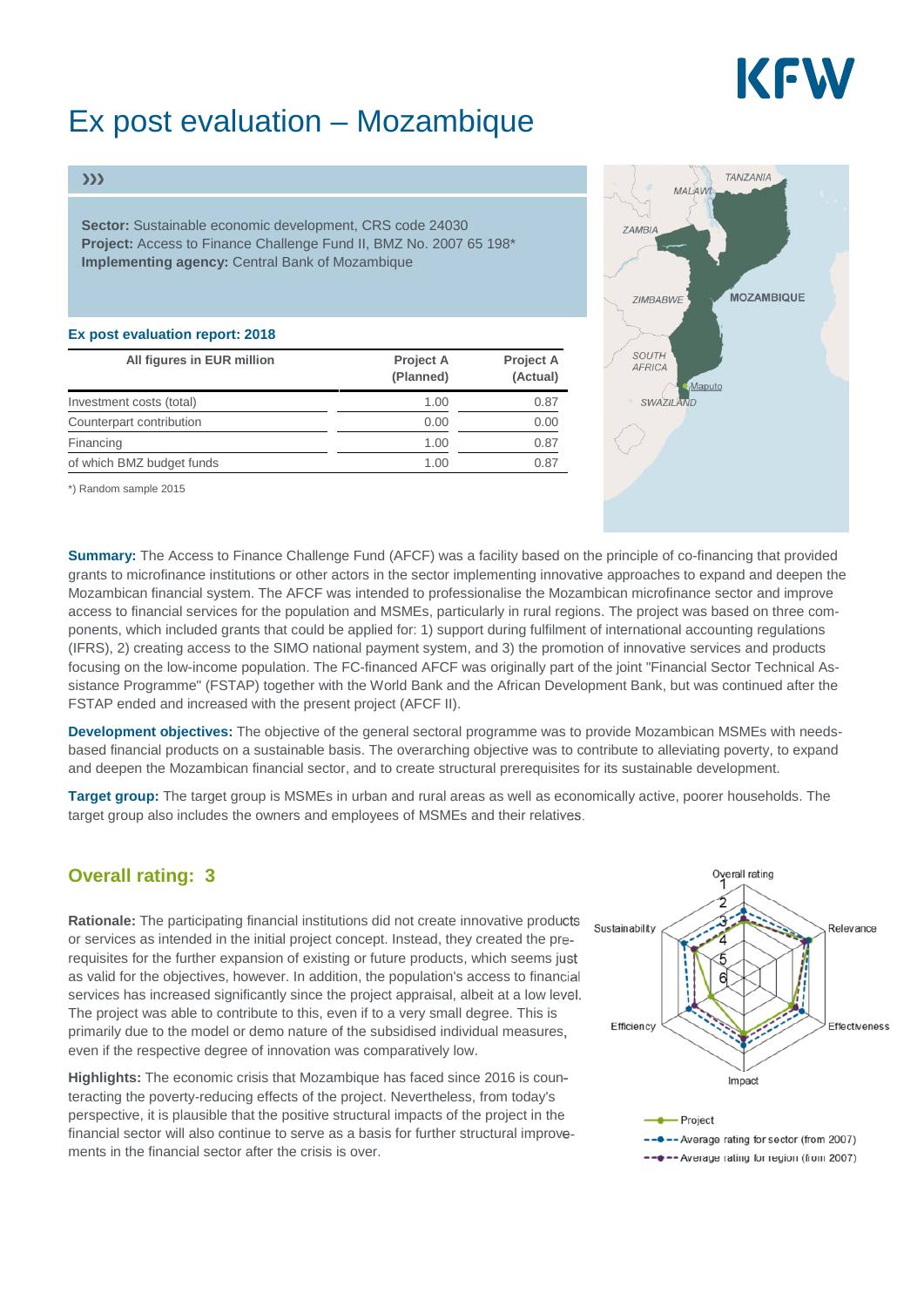

## Rating according to DAC criteria

### **Overall rating: 3**

#### **Ratings:**

| Relevance            |   |
|----------------------|---|
| <b>Effectiveness</b> | З |
| Efficiency           |   |
| Impact               | З |
| Sustainability       | З |

#### **General conditions and classification of the project**

Despite stable economic growth<sup>1</sup> in the past 15 years, poverty reduction in Mozambique has been slow. While the percentage of the global population living in extreme poverty (USD 1.90 per day) fell from 20.8% to 10.7%, the success in alleviating poverty in Mozambique was much more modest, though reliable figures are only available for individual periods. Between 2003 and 2009, the percentage of extremely poor people in Mozambique's population could only be reduced from 56.4% to 52.1%.

Not least due to the uneven distribution of economic growth (averaging around 8% p.a. between 1993 and 2014), the situation of the rural population – already heavily affected by poverty – hardly improved (62.0% living below the national poverty line in 2009, 64.7% in 2003). At the same time, the figures for the urban population improved from 39.0% to 29.3%.

The inadequately developed financial sector is viewed as a major constraint for the country's future development. The Mozambican private sector in particular only has limited access to loans (in rural areas, for example, there is virtually no access)<sup>2</sup>. Before the onset of the current economic crisis (since mid-2016, see below) Mozambique was ranked 157 of 181 countries worldwide based on the availability of credit<sup>5</sup>. Loans were granted from 18 banks, 11 "microbanks", 9 credit unions, 2 "electronic financial institutions", 12 savings and loan organisations, and 330 microfinance providers.

The reasons for the difficult access to loans include unfavourable sectoral and legal framework conditions. A lack of institutions providing credit information (no private credit agency; according to estimates, the national registry only includes around 5% of all loan liabilities) and insufficient legal options for providing collateral also contribute to the difficulties accessing credit. The security effect of real estate collateral is thus considered weak, while there is no legal foundation for moveable goods as collateral at all. What is more, asserting statutory claims in Mozambique has become even more difficult than in the other Sub-Saharan African states (exercising a simple contractual claim takes 950 days on average, 50% longer than the average of the other states in Sub-Saharan Africa<sup>4</sup>).

Progress regarding access to financial services can be seen nevertheless. At the time of the project appraisal, only 2% of the Mozambican population had access to financial services; at the end of 2015, 20% of the population had their own accounts. However, there is strong divergence here between the urban (40%) and rural populations (10% have their own accounts). Over a third of all bank branches are in the capital city of Maputo, while nearly 70% of the population live in rural areas<sup>5</sup>. For corporate loans, access to credit varies significantly according to the size of the company. Mid-sized companies virtually have access to loans without exception, while the access for small businesses and microbusinesses (54% and 27% respectively) is much more difficult. As a result, agricultural companies, which are normally in the small business or microenterprise categories and are located in rural regions, are considerably un-

<sup>&</sup>lt;sup>1</sup> Accelerating Poverty Reduction in Mozambique: Challenges and Opportunities, World Bank October 2016.

<sup>&</sup>lt;sup>2</sup> Doing Business Report 2006, World Bank.

<sup>&</sup>lt;sup>3</sup> Doing Business Report 2017, World Bank.

Mozambique Economic Update: A two speed economy, World Bank July 2017.

<sup>&</sup>lt;sup>5</sup> National Financial Inclusion Strategy 2016-2022, Bank of Mozambique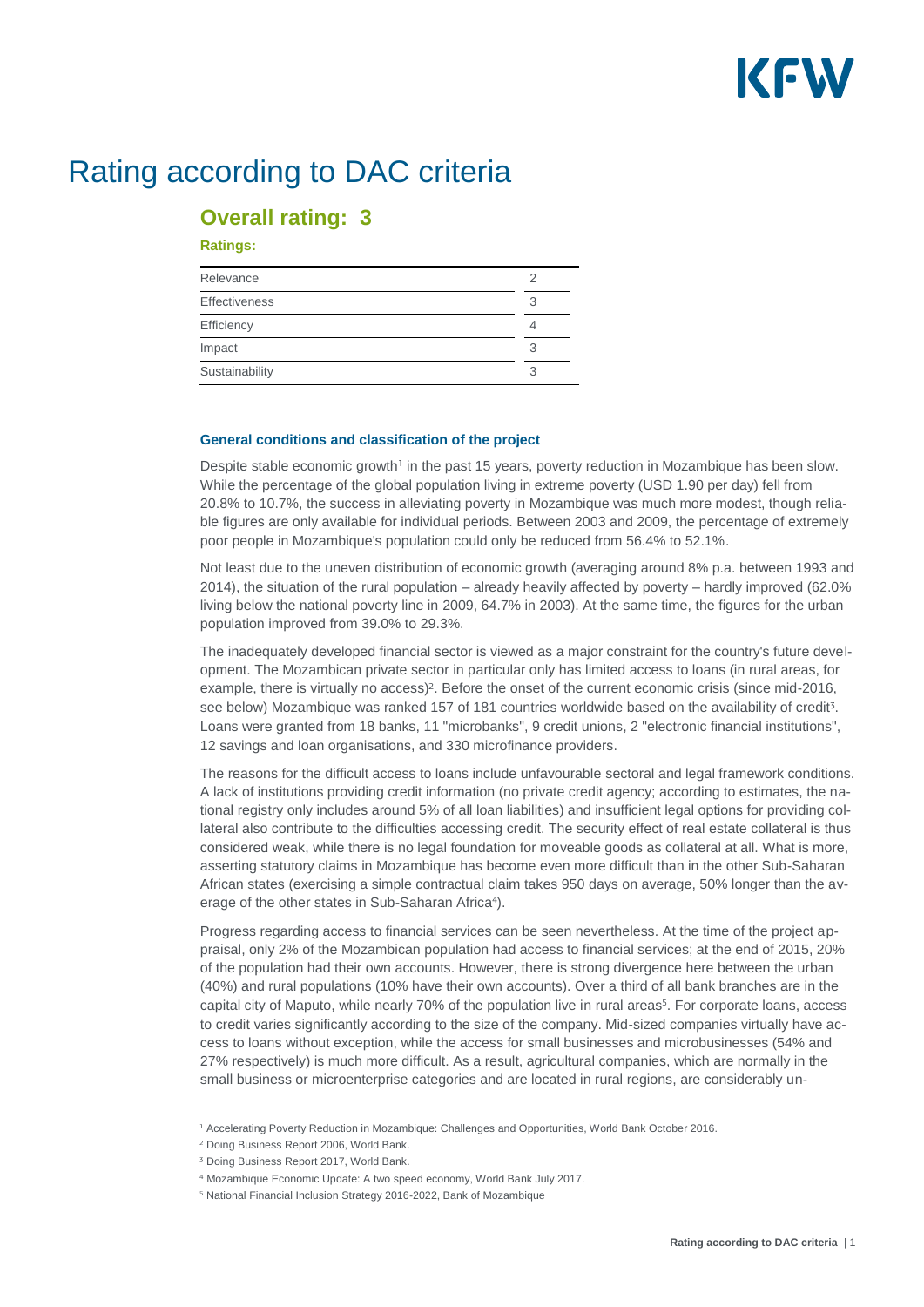

derrepresented as borrowers. While agriculture is the main source of income for around 80% of rural households (which corresponds to over half of the country's population), only around 3% of the volume of lending is in this sector $6$ .

Despite many initiatives and incentives<sup>7</sup> for rural financial system development, companies and private individuals in rural regions only have limited access to financial services. Since mid-2016, impacts from the financial crisis in Mozambique have aggravated the situation.

The country's economic situation is characterised by rapidly declining growth (2010–2014 an average of +10% p.a., 2015 and 2016 an average of -20% p.a.<sup>8</sup>), high inflation (40% inflation rate for food) and the continued weakening of the national currency (exchange rate to USD halved since 2012). Due to outstanding debts, the country is practically excluded from the international capital market, so foreign direct investments (including the energy and construction sectors), which contributed to economic growth in the past, have failed to materialise. Support from the International Monetary Fund (IMF) and general budget support from 14 donors was suspended in 2016 after hidden public liabilities amounting to USD 2 billion became known. The country's situation is evaluated as fragile by the Economist Intelligence Unit (EIU) and the World Bank.

As a result of the crisis, the average volume of lending of all banks, which had increased by an average of 20% annually by mid-2014 (adjusted for inflation), has since fallen (-15% yoy as of April 2017), while commercial bank interest rates are above 20% p.a.

The project is based on participation in the "Financial Sector Technical Assistance Project" (FSTAP) as the fourth component of an FC financial sector programme with a total volume of EUR 7.4 million. In this context, FC (alone) contributed EUR 1 million to finance the Access to Finance Challenge Fund as part of the FSTAP, which was executed together with the World Bank and the African Development Bank. Together with the project under evaluation, another EUR 1 million was added to the fund. This was implemented by the Mozambican central bank's supervisory authority (Departamento de Supervisao Bancária) with support from an international consultant.

#### **Relevance**

The inadequately developed financial sector was identified as a barrier to development for rural areas during the project appraisal. However, the deficits have many different causes, and only certain aspects can be addressed, especially given the low financing volume. In particular, significant improvements to supplying credit for private individuals and companies only seem possible if far-reaching changes to legal framework conditions (collateral) and improvements to legal security (faster enforcement of legal claims) create the prerequisites for this. In this respect, the project can only act as a small building block for contributing to sectoral improvements and, in addition can only have an impact in line with overarching measures. As the project to be evaluated is embedded in a more comprehensive FC<sup>9</sup> and TC commitment as well as in a series of other donor activities in Mozambique's financial sector, the approach followed is deemed relevant.

Development cooperation relies on downscaling in Mozambique's financial sector (tapping into new customer groups through commercial banks, micro, small and medium-sized enterprises in particular, and linkage approaches for connecting the formal and informal sector). By participating in AFCF, the project's results chain envisages following three distinct approaches to deepen and expand the financial sector by granting participating partner financial institutions (PFIs, for the most part commercial banks focusing on microfinance) proportional grants for relevant projects. However, it was not properly considered during the project design that smaller PFIs in particular would require support during the application process. The project categories eligible for grants include:

(i) support for FIs in fulfilling international accounting standards (IFRS)

<sup>&</sup>lt;sup>6</sup> National Financial Inclusion Strategy 2016-2022, Bank of Mozambique

<sup>&</sup>lt;sup>7</sup> For example, a reduced reserve ratio applies for microfinance institutions in rural areas.

GDP in current USD, source: World Bank

e.g. Financial Sector Deepening Fund in the context of FC Financial Sector Promotion Programme II, BMZ No. 2014 67 471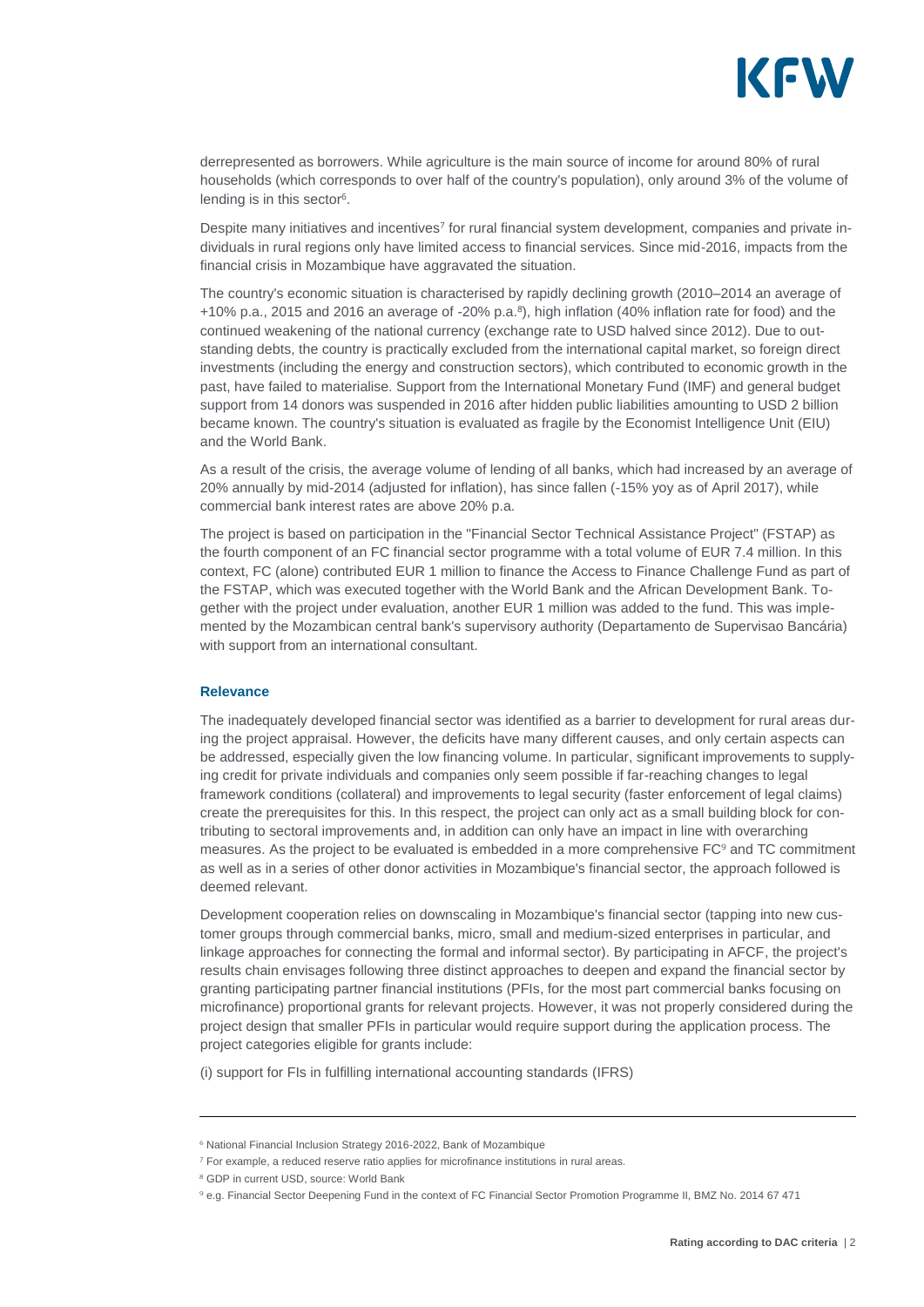

(ii) creating access to the SIMO (Sociedade Interbancária de Moçambique) national payment system and

(iii) promoting innovative services and products focusing on the low-income population (particularly in rural areas with limited or no service).

Based on the deficits outlined in the previous section, from today's perspective too all three approaches are generally suitable for achieving the desired professionalisation, deepening and expanding the financial sector, and thus contributing to sustainable development of the financial sector. This applies in particular given that most microfinance institutions lack the necessary funds to do this. Furthermore, the improved access to financial services for micro, small and medium-sized enterprises is intended to generate additional income and create jobs. The project is thus also relevant for alleviating poverty, especially for the rural population.

#### **Relevance rating: 2**

#### **Effectiveness**

Against the background of the current crisis, the short-term effectiveness of the measures is inevitably limited as the negative developments in the financial sector counteract the positive project impacts. However, as the impact mechanisms are designed for long-term effects, we can assume that if Mozambique's economy recovers in the medium term, the intended impacts can be achieved.

Overall, the project's funds were granted in three application rounds to a total of seven PFIs starting in May 2012. Subsequent decreases in the amounts and two withdrawn applications led to only EUR 0.8 million being disbursed out of the available funds (EUR 1 million). Component (iii)/promotion of innovative services and products played the main role here. Ultimately only 2% and 7% of the funds were used for the (i)/IFRS and (ii)/SIMO components respectively.

2 PFIs that applied for and received funds for the IFRS components used them to purchase software and services. Only one PFI applied for funds for the SIMO component. The remaining funds were granted to three PFIs that applied for component 3.

From today's perspective, the indicators defined during the project appraisal for the project target achievement are not suitable for estimating the degree to which the target was achieved. The relationship between indicator 1 (percentage of MFIs with IFRS in the sector's volume of lending) and the project measures ultimately executed is negligible as the IFRS component was hardly used. Even if this component had been used intensively, due to the low project volume it would not be very plausible to find a definitive connection between the sector target defined in the indicator and the project measures.

Indicator 2 (number of newly developed financial products after three years) pertains to the project components which the majority of the grants applied to. However, the project measures did not directly promote any newly developed products. The concept behind these types of product innovation would also not have been possible due to the short application deadlines. Rather, the financed measures were used to lay the foundations for the further expansion of existing or future products (see below), which seems to be just as valid as an objective as the new product developments originally suggested.

Due to the diversity of the project measures it is also barely possible to define the indicators in a way that makes them reasonably suitable as target figures for all three project categories. Overarching target figures (such as access to financial services or credit volumes in rural areas) also do not appear reasonable because the scope of the financed measures is too small to reliably attribute developments of such figures to the project measures.

As over 90% of the project funds were used for the third programme component (innovative products and services), the evaluation of the project is limited to this component. From today's perspective, however, it is clear that no specific products or services were developed with the grants. Rather, foundations were laid and technical prerequisites created to make existing products accessible to a wider customer base or intensify use of the products. To do this it was necessary to invest in security-related acquisitions for fraud prevention (fingerprint sensors), upgrade IT systems for geographically broader use (procurement of PDAs and servers), and make use of support services (financial education of employees and customers, system configuration).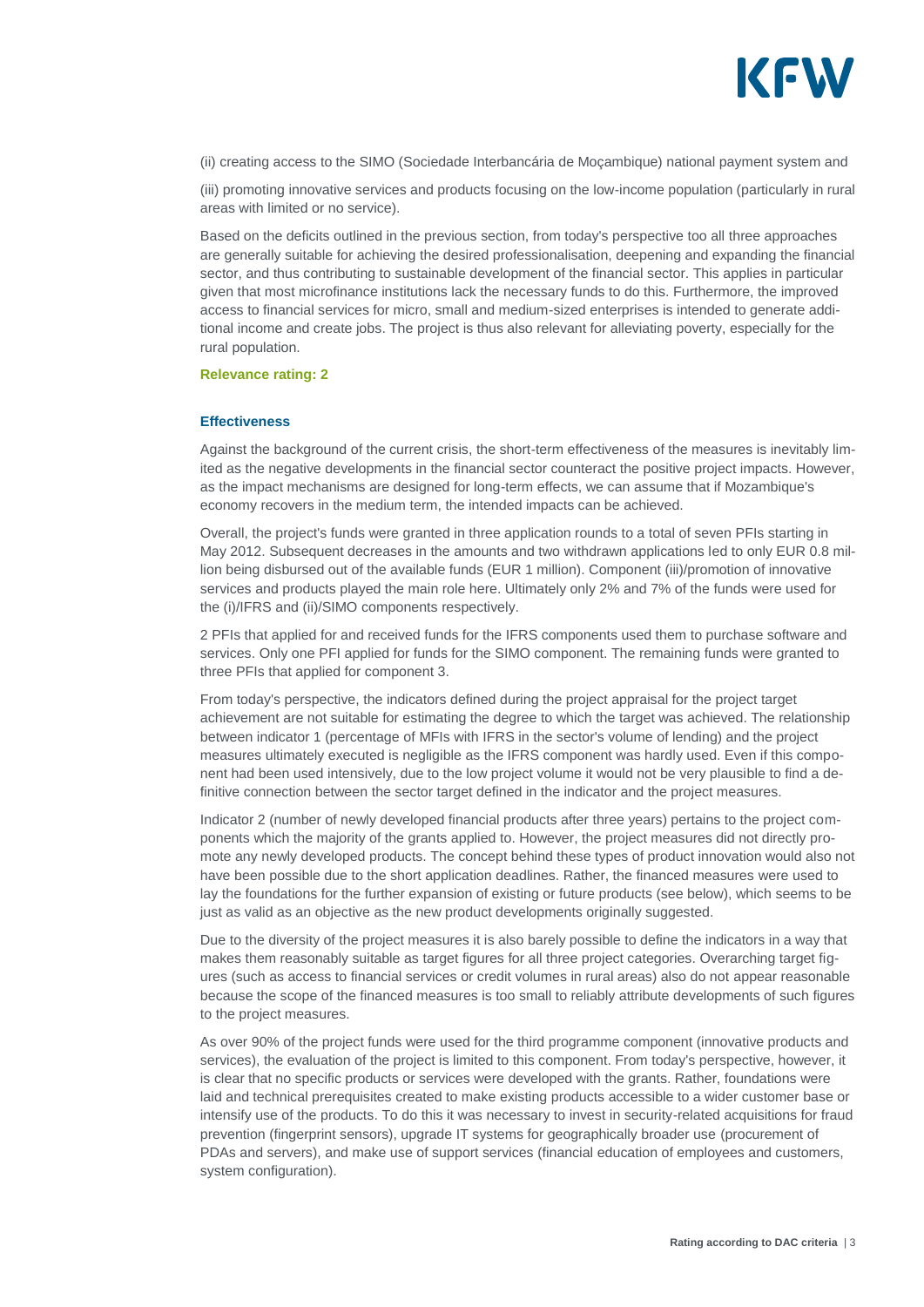

When assessing the feedback received from PFIs during the evaluation, a certain selection bias was observed as the only PFIs surveyed were those that ultimately also wanted to or could benefit from the promotion. As over half of the submitted project proposals were rejected, it seems evident that many of the institutions applying lacked the competence to develop suitable project proposals. This applied to smaller institutions in particular. Their need for professionalisation is particularly high, and they, in particular, should have been the initial focus of the project. It might have been wise to use a consultant to support smaller PFIs during the application phase. Furthermore, some of the PFIs were not reached because a workshop organised for interested PFIs was only offered in the capital of Maputo.

According to statements from the surveyed PFIs, the financed measures increased the scope and intensity of their activities, whilst boosting efficiency and reducing fraud risks (both from third parties and also from their own staff). There is no reliable data available for a quantitative assessment of these effects.

There is only one case in which indirect conclusions at least can be drawn about the quantitative impacts due to the type of measures. The measure co-financed with EUR 0.35 million included training 2,000 "mobile banking agents". The objective was to connect 250,000 people in the poorer segments of the population in rural areas to the Mozambican finance sector using mobile payment methods. In the final analysis, this measure helped the supported provider expand its customer base by around 175,000 people.

Even though the available data is not sufficient for a full evaluation of the target achievement for the entire project, the effectiveness is assessed as satisfactory based on these successful individual measures.

#### **Effectiveness rating: 3**

#### **Efficiency**

The project was implemented within 3.5 years. Originally, the funds were to be awarded in one single round of applications. However, three rounds of applications were ultimately necessary to grant 90% of the available grant funding. The last disbursement of funds took place at the end of 2014 (as opposed to original plan of end-2012). Further delays mainly arose during the evaluation of the project proposals by the responsible committee and during contract negotiations between Banco de Moçambique and the supported PFIs.

The share of consulting costs was around 15%. As the consultant's tasks focused on managing and disbursing the funds and the preliminary evaluation of the grant applications, this seems relatively high. However, the unfavourable ratio between consulting costs and measure costs can also be attributed to the very low total project volume of EUR 1.0 million.

The audit of the use of funds conducted by the appointed auditor confirmed that the funds were used properly.

Of the 18 grant applications from PFIs in total, only seven ultimately led to the conclusion of a contract. According to information from Banco de Moçambique this is due to flawed applications, incomplete data and project content that was not eligible for promotion. This may also be due to the short application period that was criticised by the supported PFIs. Overall, three application rounds were carried out and the PFIs had two months to apply in each case.

The fact the grants only subsidised a portion of the promoted measures was intended to help ensure the efficiency of the project. Initially, the funding rate was set at 50-60% of the project costs, while the remaining costs had to be borne by the applying PFI itself. However, this funding rate was increased to up to 80% by the third application round. The rather low financing amount for the first two application rounds (in total around 41% of the project volume) indicates that the promotion conditions should be structured more appealingly with the objective of generating higher applications. This highlights certain trade-offs in efficiency for these types of project approach. If the grant portion is generally set too low, there is a risk that the outflow of funds will be too slow because the promotional funds lack appeal. This corresponds with losses in efficiency regarding consulting costs and also at the level of the executing agency and the donor. If the grant percentage is set rather high, the project implementation tends to be shorter. That said, the PFI's counterpart contribution decreases, so the available grants are able to fund fewer measures on the one hand, while less efficient measures tend to be proposed by the PFIs on the other, but these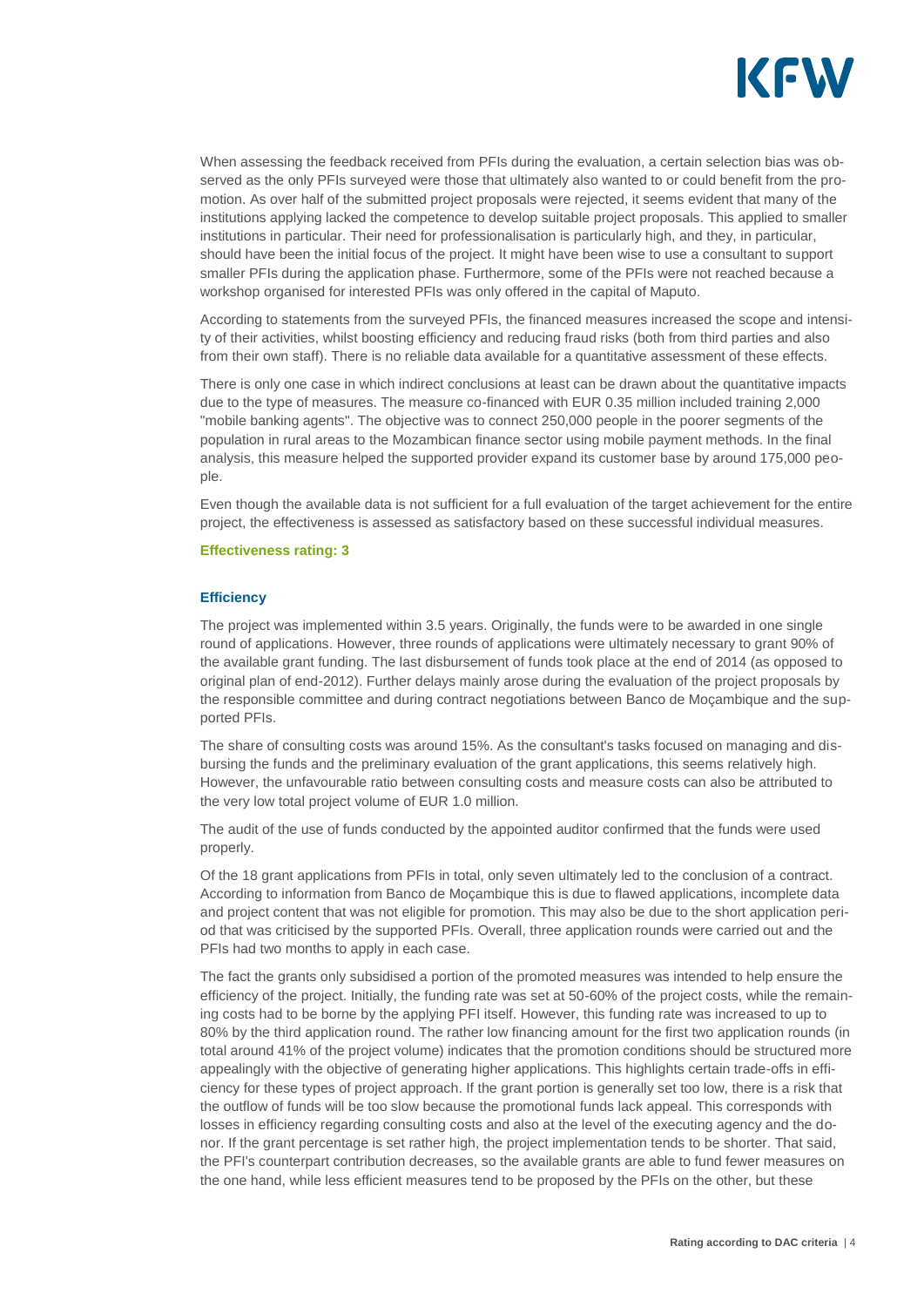

measures still pay off for the PFI due to the high grant portion. An additional factor that comes into play with grant funding is unavoidable windfall profits due to projects that would also have been implemented without the grants, as confirmed by the PFIs to some extent.

The allocation efficiency is primarily determined based on the largest promoted project ("mobile banking agents" using mobile payment systems) due to the overall difficulty in measuring project impacts. The relevant measure was subsidised with around EUR 0.35 million, it expanded the customer base of the promoted provider by around 175,000 people, and a significant amount of these people probably received access to financial services for the first time. This results in an amount of around EUR 2 per person, which indicates a comparatively efficient approach in this case.

Nevertheless, the efficiency of the project is no longer assessed as satisfactory due to the aforementioned problems during implementation and the significant windfall profits suspected as a result of the extensive subsidies.

#### **Efficiency rating: 4**

#### **Impact**

During the appraisal of the original project it was assumed that reaching the project objectives would also result in achieving the overarching development goals – however, only under the assumption there would be no macroeconomic decline. Yet this is exactly what occurred at the onset of the economic crisis in Mozambique in mid-2016, so part of the impacts at the overarching level were counteracted by opposing effects stemming from the crisis, especially regarding the intended contribution to alleviating poverty.

Nonetheless, one noteworthy factor is the progress made regarding access to financial services at the national level. The positive development regarding access to financial services (2% of the population during the 2006 project appraisal compared with 20% of the population at the end of 2015) should be viewed as major structural progress, and will also probably still have an impact at a higher level when the economic situation in Mozambique recovers again. However, in view of the low amount of project funds used, it would be presumptuous to claim that the evaluated project was completely responsible for this structural improvement or to claim that it was responsible to a decisive extent.

At the institutional level, one loan co-operative reports that it completed its transformation into a "microbank" due to payments in kind subsidised by the AFCF. Two other institutions reported that they were able to implement better accounting systems and connect to the national payment system thanks to the subsidised payments in kind. We can thus state that the AFCF contributed to creating an inclusive finance system, even if the effect was limited.

Despite the progress mentioned, serious deficits still prevail regarding access to financial services and in credit availability for micro, small and medium-sized businesses, while urban/rural discrepancies still appear to be problematic. Also, the intended contribution to alleviating poverty, which was supposed to result from improved access to loan funds and other financial services, could consequently only be achieved in part, and it is also overshadowed by the current economic crisis in Mozambique. Due to the small project volume, no broad structural changes were expected from the evaluated project. Instead, the best case scenario included model initiatives that would provide impetus for the further development of the financial sector in rural areas. From today's perspective, the project fulfilled these expectations.

#### **Impact rating: 3**

#### **Sustainability**

At the time of the evaluation, all promoted PFIs were still active in the market. Since the financed measures created the basis and technical prerequisites for the further expansion of financial services, it can be assumed that the improved position of the PFIs will remain intact, at least as long as the promoted institutions survive on the market. This would require a stabilisation of the economic conditions in Mozambique. At the same time, this is also a prerequisite for the promoted measures to result in a broader expansion of the financial sector and exert a positive impact on the country's poverty situation. In particular, the success of the mobile payment systems from the "mobile banking agents" measure indicates that similar approaches can also be copied by other market participants in the future, thus realising the model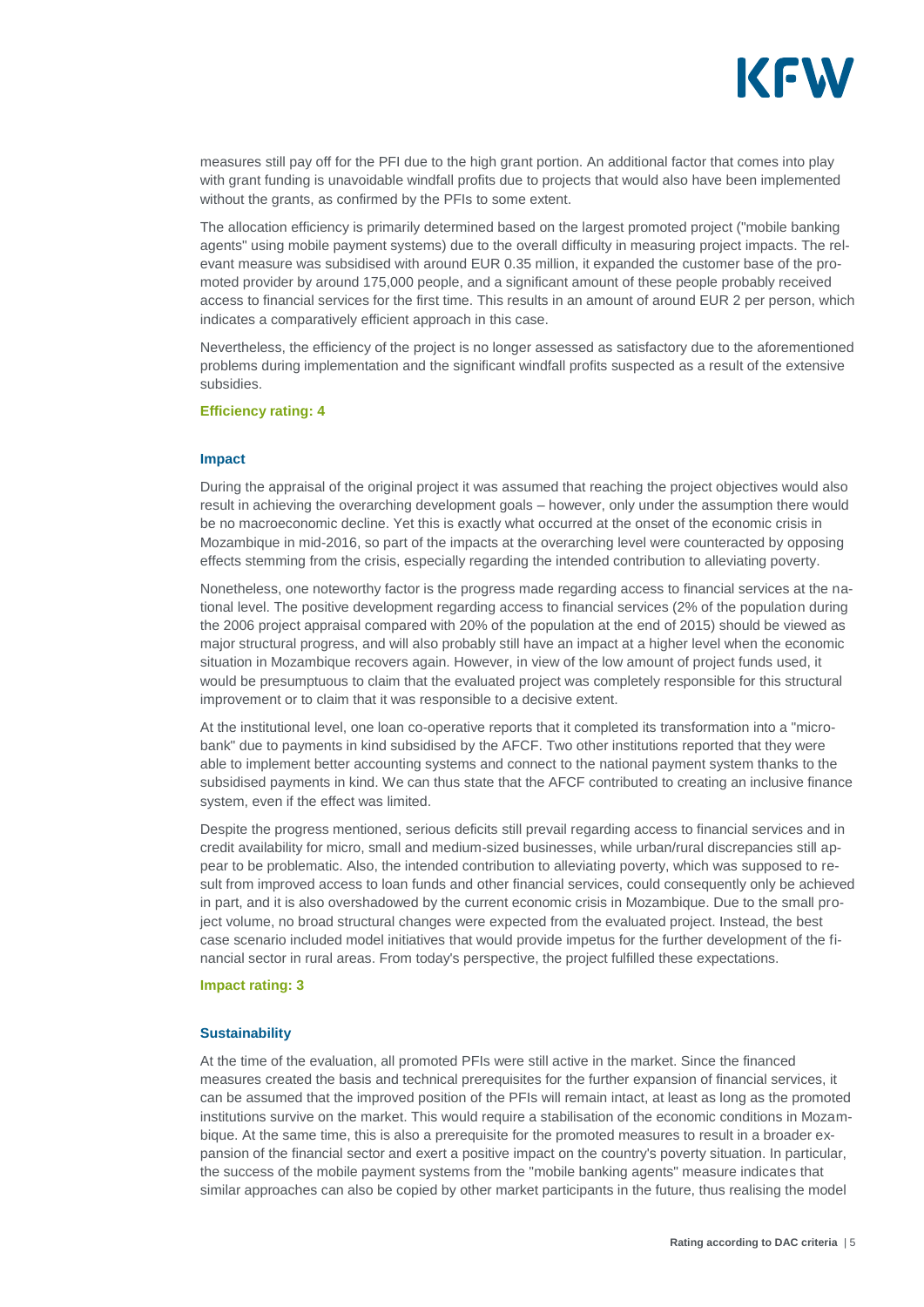

or demo value of the measure. The project approach itself is being continued in part in the Financial Sector Deepening Fund, which is a multi-donor fund being prepared with the participation of DFID, SIDA (Sweden) and FC (component 2 of the FC Financial Sector Promotion Programme II, BMZ No. 2014 67 471) at the time of the evaluation. However, the main risk to the sustainability of the project impacts remains the country's future macroeconomic development.

**Sustainability rating: 3**